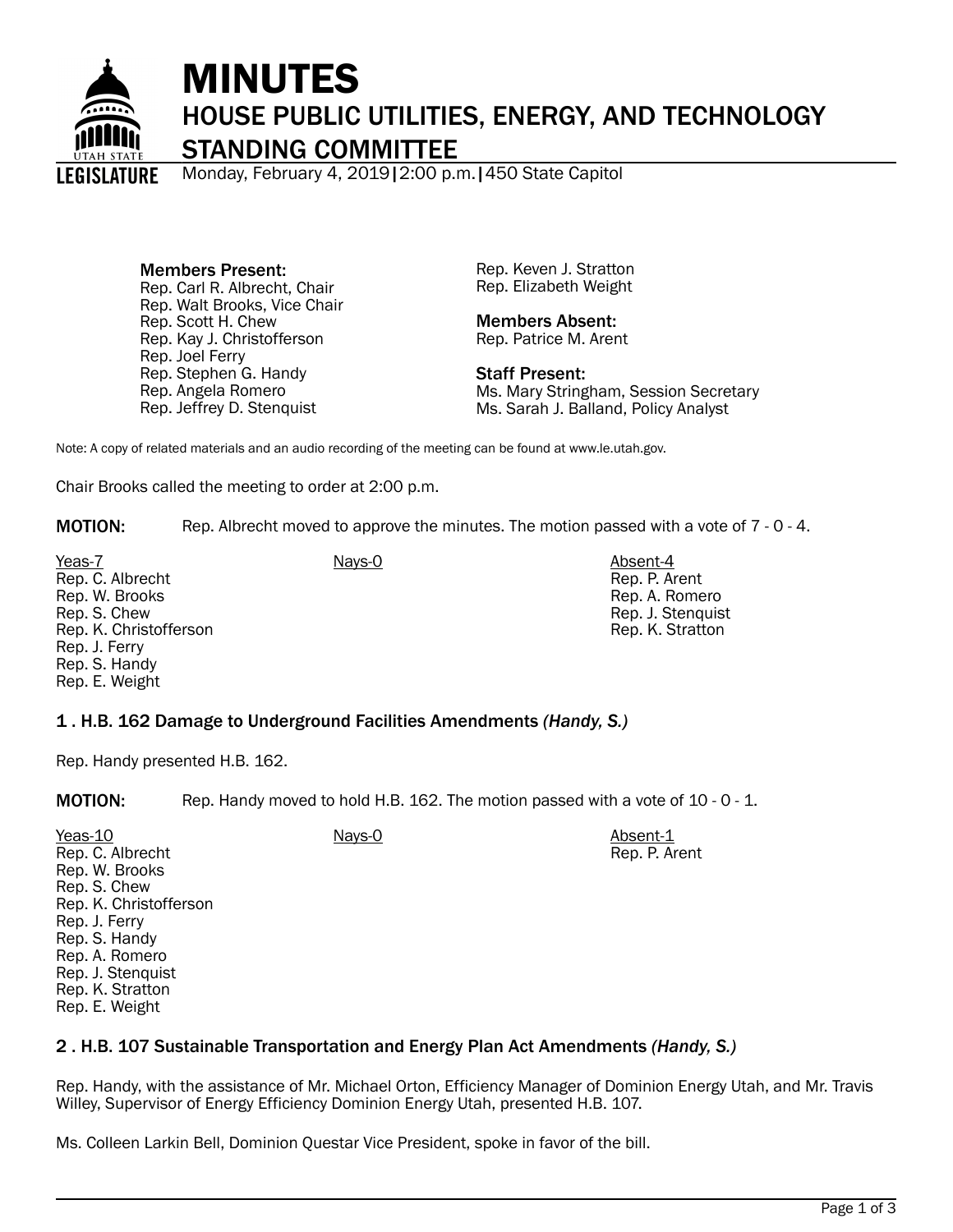Ms. Michelle Beck, Director of the Office of Consumer Services, Utah Department of Commerce, spoke to the bill.

Ms. Kate Bradshaw, representing Western Way, spoke in favor of the bill.

Ms. Kelly Francone, Executive Director of the Utah Association of Energy Users (UAE), spoke in opposition to the bill.

Mr. Thad LeVar, Chair of the Utah Public Service Commission, spoke to the bill.

**MOTION:** Rep. Stratton moved to replace H.B. 107 with 1st Substitute H.B. 107. The motion passed with a vote of 9 - 1 - 1.

Rep. C. Albrecht Rep. P. Arent

Yeas-9 Nays-1 Nays-1 Absent-1 Rep. W. Brooks Rep. S. Chew Rep. K. Christofferson Rep. J. Ferry Rep. S. Handy Rep. A. Romero Rep. J. Stenquist Rep. K. Stratton Rep. E. Weight

Ms. Bell spoke in favor of the bill.

Mr. LeVar spoke to the bill.

MOTION: Rep. Handy moved to pass 1st Substitute H.B. 107 out favorably.

MOTION: Rep. Christofferson moved to hold 1st Substitute H.B. 107.

Rep. Christofferson's motion to hold 1st Substitute H.B. 107passed with a vote of 10 - 0 - 1.

| Yeas-10                | Nays-0 | Absent-1      |
|------------------------|--------|---------------|
| Rep. C. Albrecht       |        | Rep. P. Arent |
| Rep. W. Brooks         |        |               |
| Rep. S. Chew           |        |               |
| Rep. K. Christofferson |        |               |
| Rep. J. Ferry          |        |               |
| Rep. S. Handy          |        |               |
| Rep. A. Romero         |        |               |
| Rep. J. Stenguist      |        |               |
| Rep. K. Stratton       |        |               |
| Rep. E. Weight         |        |               |
|                        |        |               |

MOTION: Rep. Romero moved to adjourn. The motion passed with a vote of 10 - 0 - 1.